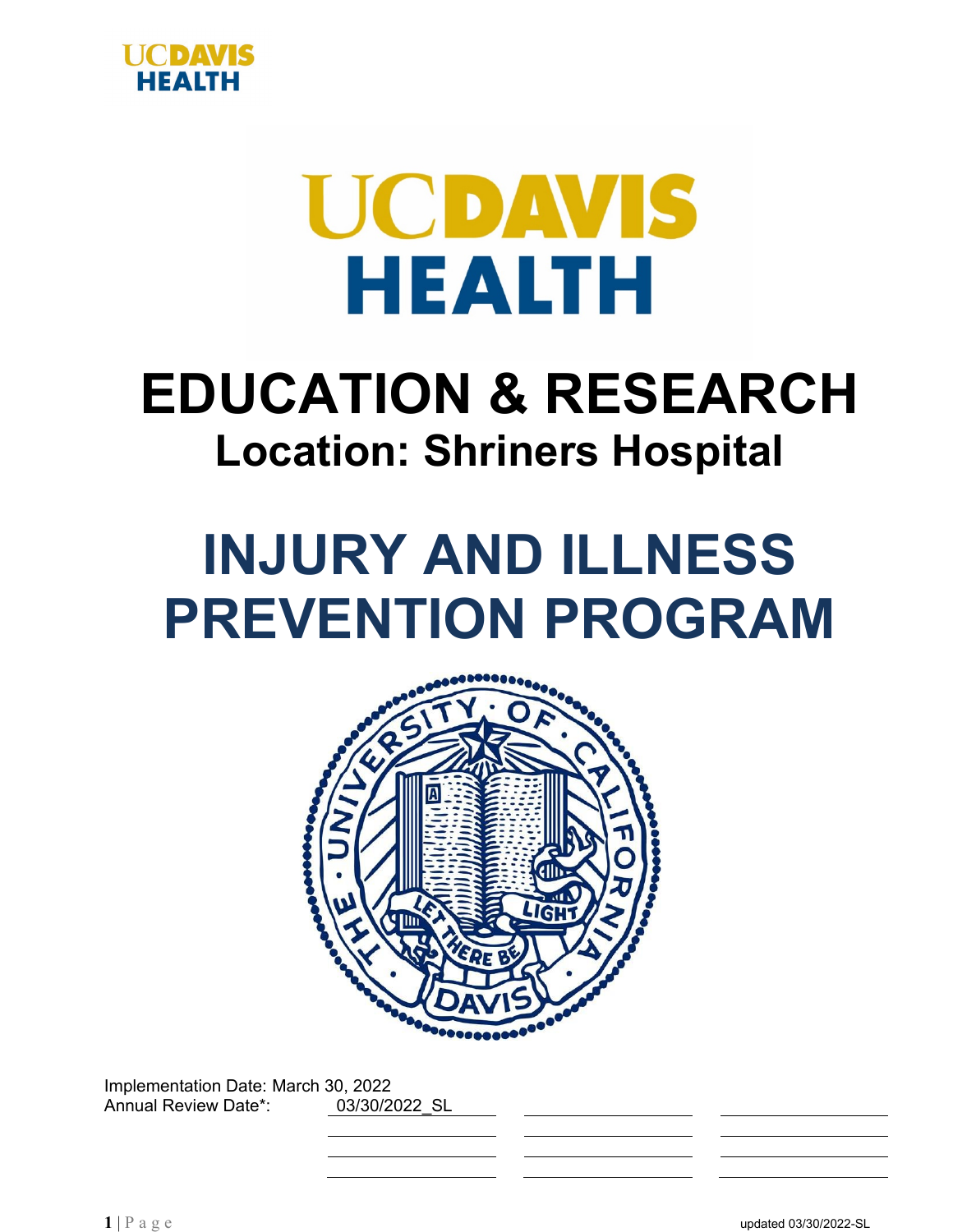

## **SCHOOLS OF HEALTH EDUCATION & RESEARCH**

## **INJURY AND ILLNESS PREVENTION PROGRAM**

This Injury and Illness Prevention Program has been prepared by the University of California, SCHOOLS OF HEALTH department(s) in accordance with:

UC Davis Policy & Procedure Manual Section 290-15: Safety Management Program) **<http://manuals.ucdavis.edu/PPM/290/290-15.pdf>**

And

California Code of Regulations Title 8, Section 3203 (8 CCR, Section 3203). **https:/[/www.dir.ca.gov/title8/3203.html](http://www.dir.ca.gov/title8/3203.html)**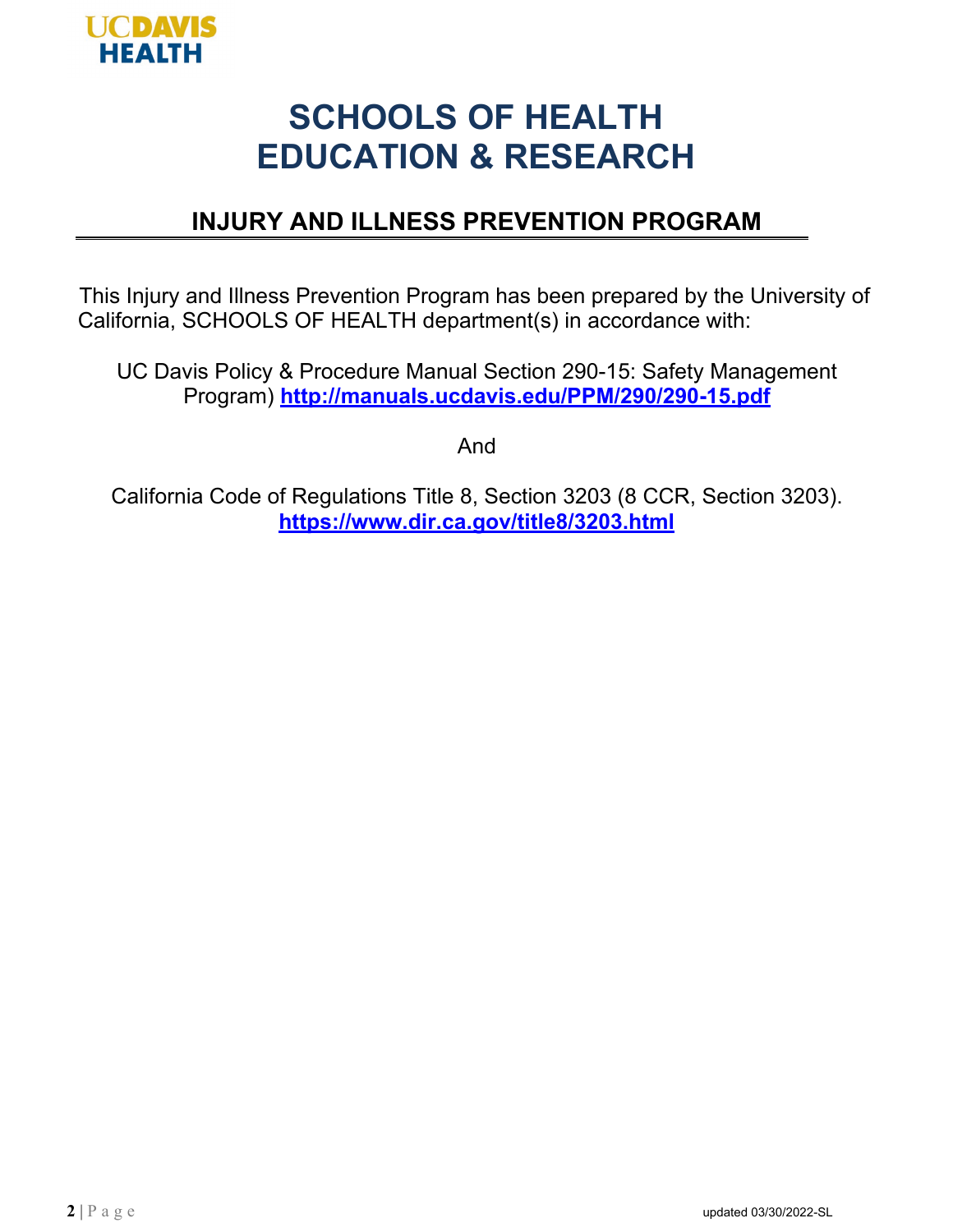

## **SCHOOLS OF HEALTH EDUCATION & RESEARCH INJURY AND ILLNESS PREVENTION PROGRAM**

#### **TABLE OF CONTENTS**

- **I. Department Information**
- **II. Authorities and Responsible Parties**
- **III. System of Communications**
- **IV. System for Assuring Employee Compliance with Safe Work Practices**
- **V. Hazard Identification, Evaluation, and Inspection**
- **VI. Accident Protocol, Reporting and Investigation**
- **VII. Hazard Correction**
- **VIII. Health and Safety Training**
- **IX. Recordkeeping and Documentation**
- **X. Resources**
- **XI. Additional Department Resources**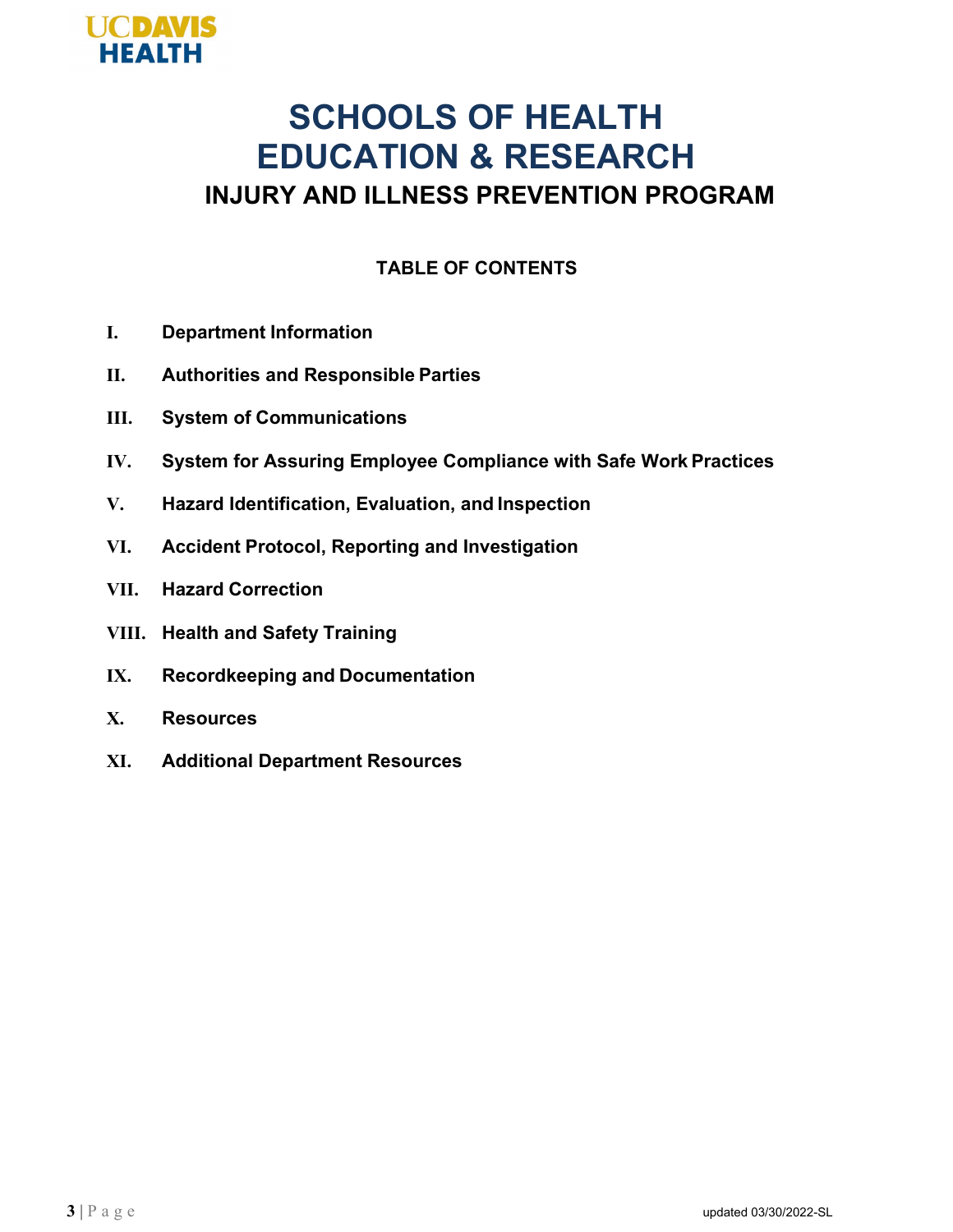## **UCDAVIS HEALTH**

## **I. Department Information**

| <b>Shriners Safety Officer:</b>          |                   |              |
|------------------------------------------|-------------------|--------------|
| <b>Brett Smith (Davis Campus)</b>        | Telephone Number: | 530-752-9996 |
| Steve Libertini (Sacramento Campus)      | Telephone Number: | 916-460-1259 |
| <b>SOM Department Safety Officer(s):</b> |                   |              |
| Department CAO/MSO:                      | See attached form |              |
| Department Chairperson:                  | See attached form |              |
| Department Location(s):                  | See attached form |              |
| <b>Department Name:</b>                  | See attached form |              |

Craig Collum Telephone Number: 916-453-5050

#### **Buildings Occupied by Department(s)**

#### **1. UCD – DAVIS CAMPUS RESEARCH BUILDINGS:**

- **GENOME BUILDING AND SCIENCE FACILITY (GBSF)**
- **TUPPER HALL (MS1-A)**
- **SURGE I/III**
- **MICKEY GYM**
- **MED: NEUROSCIENCE**
- **CENTER FOR HEALTH & ENVIRONMENT (CHE)**
- **CENTER FOR COMPARATIVE MEDICINE (CCM)**
- **CALIFORNIA NATIONAL PRIMATE RESEARCH CENTER (CNPRC)**

#### **2. UCD – SACRAMENTO CAMPUS RESEARCH BUILDINGS:**

- **RESEARCH I**
- **RESEARCH II**
- **RESEARCH III**
- **M.I.N.D. INSTITUTE WET LAB**
- **X SHRINERS HOSPITAL (6TH FLOOR)**
- **CANCER CENTER IMAGING RESEARCH**
- **OAK PARK RESEARCH BUILDING (OPRB)**
- **INSTITUTE FOR REGENERATIVE CURES (IRC)**
- **FSSB ANATOMY TEACHING LABORATORY**
- **SACRAMENTO COUNTY CORONERS DONATED BODY PROGRAM**
- **VA HOSPITAL (MATHER)**
- **TICON I BUILDING**
- **EDUCATION BUILDING**
- **CLINICAL AND TRANSLATIONAL SCIENCE CENTER**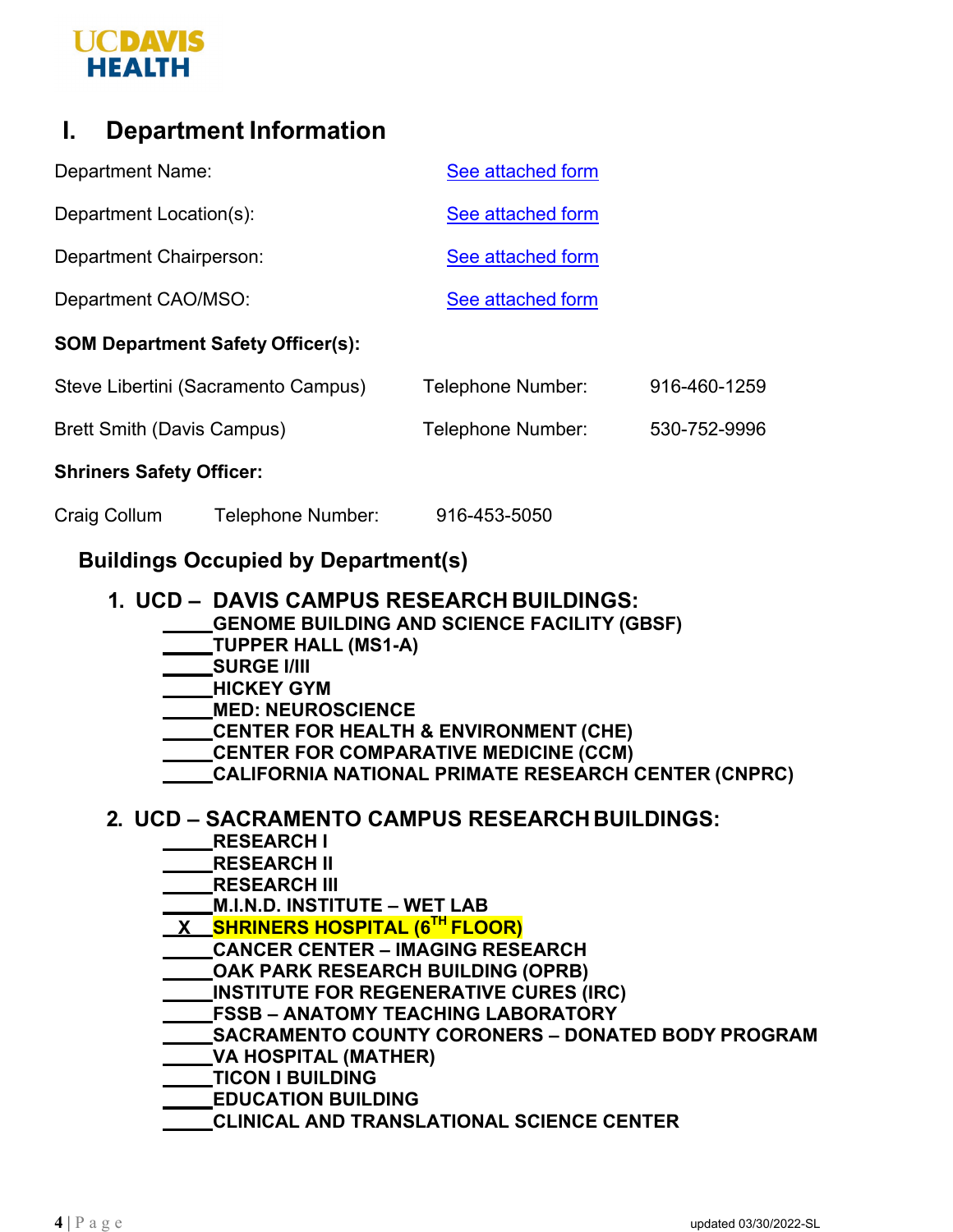

#### **II. Authorities and ResponsibleParties**

The authority and responsibility for the implementation and maintenance of the Injury and Illness Prevention Program (IIPP) is in accordance with University Policy (UCD Policy & Procedure Manual Section 290-15: Safety Management Program) and California Code of Regulations (8 CCR, Section 3203) and is held by the following individual(s):

#### 1. Name: **Anuurad Erdembileg**

#### Title: **SOM Assistant Dean for Research**

Authority: Authority and responsibility for ensuring implementation of this IIPP

Signature: <u>Company of Contractors</u> Date: 04/12/2022

Additionally, all Principal Investigators and supervisors are responsible for the implementation and enforcement of this IIPP in their areas of responsibility in accordance with University Policy (UCD Policy & Procedure Manual Section 290-15: Safety Management Program).

Department heads appoint the department/unit safety coordinator(s) to assist as described in UCD Policy & Procedure Manual Section 290-15: Safety Management Program.

1. Name: Steve Libertini

Title: Safety Officer for School of Medicine, Sacramento Campus

- 2. Name: Brett Smith
	- Title: Safety Officer for School of Medicine and Genome Center, Davis Campus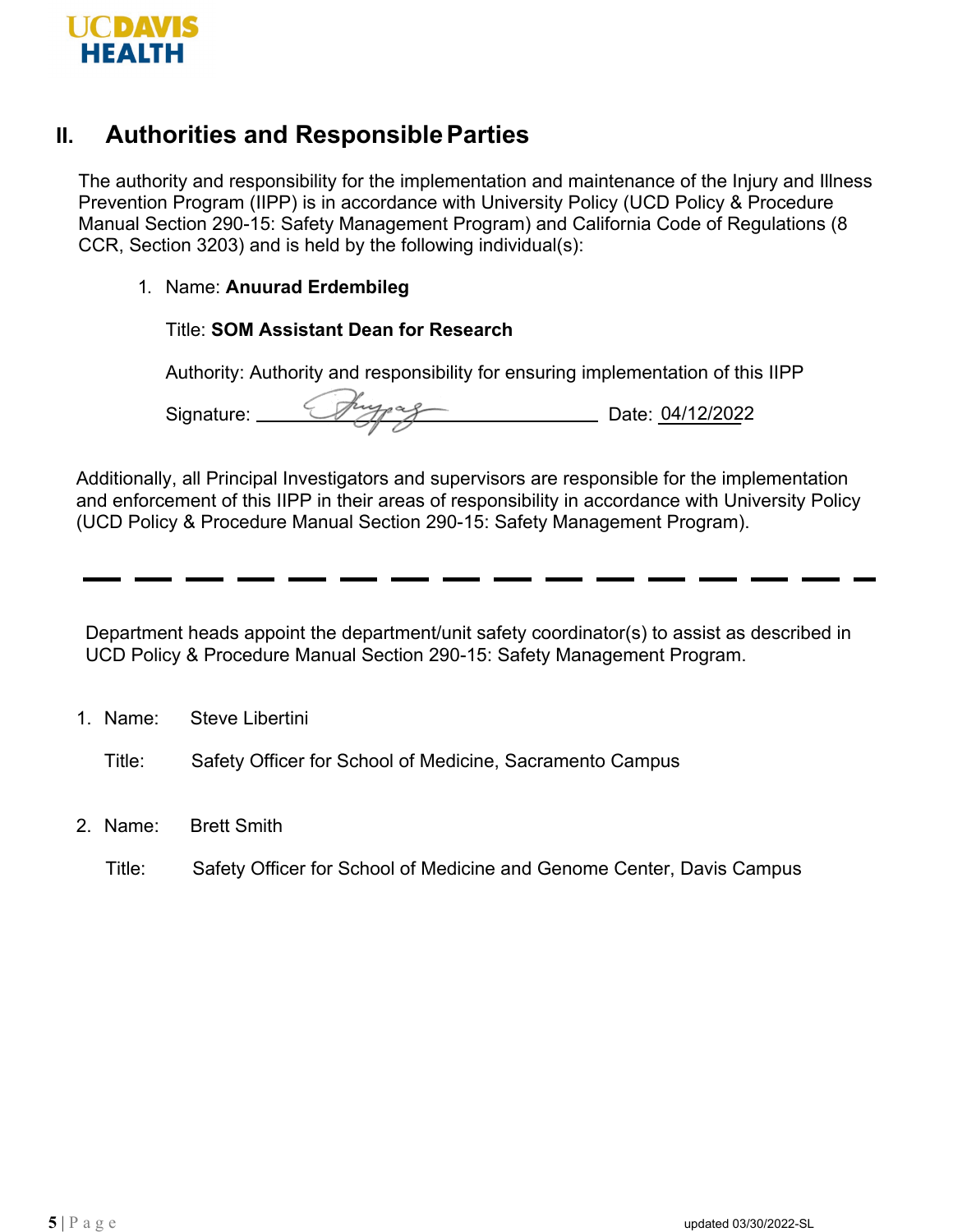

## **III. System of Communications**

1. Effective communications with Research & Education employees have been established using the following methods:

Standard Operating Procedures Safety Data Sheets Monthly Dept. Operations Meetings Internal Media (Department Intranet) EH&S Safety Nets Training videos **Safety Newsletter Handouts** Building Evacuation Plan E-mail Posters and warning labels Job Safety Analysis – Initial Hire Job Safety Analysis – Annual

Review Other (list):

- [INITIAL "IN PERSON" RESEARCH & EDUCATION SAFETY](https://ucdavis.app.box.com/s/x0q2bwycvtp8tyt79x4yj8ozylit6opn) ORIENTATION AND [TRAINING.](https://ucdavis.app.box.com/s/x0q2bwycvtp8tyt79x4yj8ozylit6opn)
- [ANNUAL REFRESHER RESEARCH & EDUCATION SPECIFIC](https://health.ucdavis.edu/medresearch/safety/Documents/7.2_Annual_Safety_Training_Summary.pdf) SAFETY  [TRAINING.](https://health.ucdavis.edu/medresearch/safety/Documents/7.2_Annual_Safety_Training_Summary.pdf)
- 2. Employees are encouraged to report any potential health and safety hazard that may exist in the workplace using the procedure outlined here: [https://safetyservices.ucdavis.edu/report-concern.](https://safetyservices.ucdavis.edu/report-concern) **Hazard Alert/Correction Forms (Appendix A)** are also available to employees for this purpose. Forms are to be placed in the Safety Coordinator's departmental mail box. Employees have the option to remain anonymous when making a report.
- **3.** Employees have been advised of adherence to safe work practices and the proper use of required personal protective equipment. Conformance will be reinforced by discipline for non-compliance in accordance with University policy UC Procedure 62 - Personnel Policies for Staff Members, Corrective Action **<http://policy.ucop.edu/doc/4010411/PPSM-62>**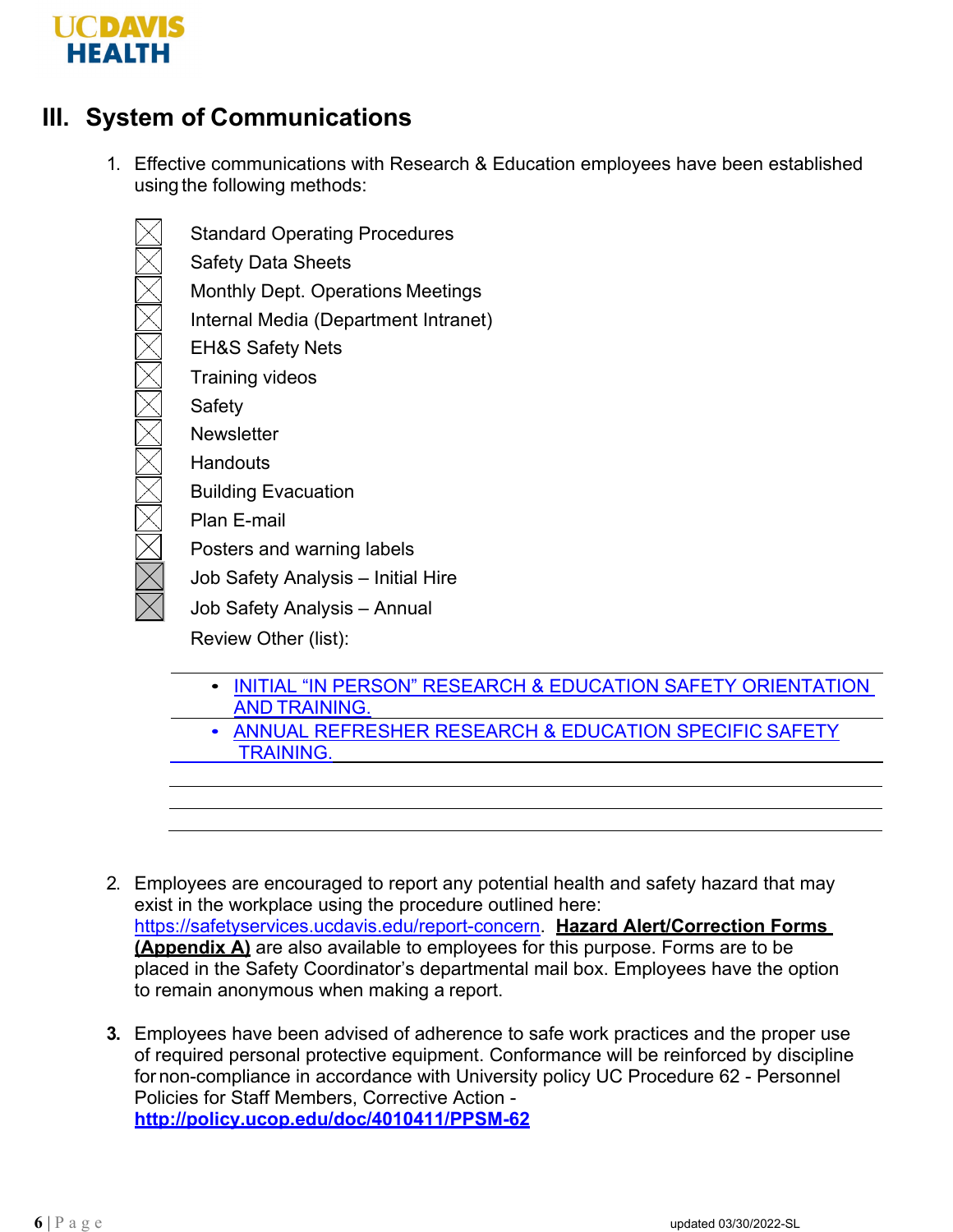

## **IV. System for Assuring Employee Compliance with Safe Work Practices**

As stated in Section III, employees have been advised of adherence to safe work practices and the proper use of required personal protective equipment. Conformance will be reinforced by discipline for non-compliance in accordance with University policy UC Procedure 62 - Personnel Policies for Staff Members, Corrective Action **<http://policy.ucop.edu/doc/4010411/PPSM-62>**

The following methods are used to reinforce conformance with this program:

- 1. Distribution of Policies
- 2. Training Programs
- 3. Safety Performance Evaluations

Performance evaluations at all levels must include an assessment of the individual's commitment to and performance of the accident prevention requirements of his/her position. The following are examples of factors considered when evaluating an employee's safety performance.

- a. Adherence to defined safety practices.
- b. Use of provided safety equipment.
- c. Reporting unsafe acts, conditions, and equipment.
- d. Offering suggestions for solutions to safety problems.
- e. Planning work to include checking safety of equipment and procedures before starting.
- f. Early reporting of illness or injury that may arise as a result of the job.
- g. Providing support to safety programs.
- 4. Statement of non-compliance will be placed in performance evaluations if employee neglects to follow proper safety procedures, and documented records are on file that clearly indicate training was provided for the specific topic, and that the employee understood the training and potential hazards.
- 5. Corrective action for non-compliance will take place when documentation exists that proper training was provided, the employee understood the training, and the employee knowingly neglected to follow proper safety procedures. The four types of corrective action that can be used are written warning, corrective salary decrease, suspension and demotion.
- 6. Additional Department Method(s) listed below: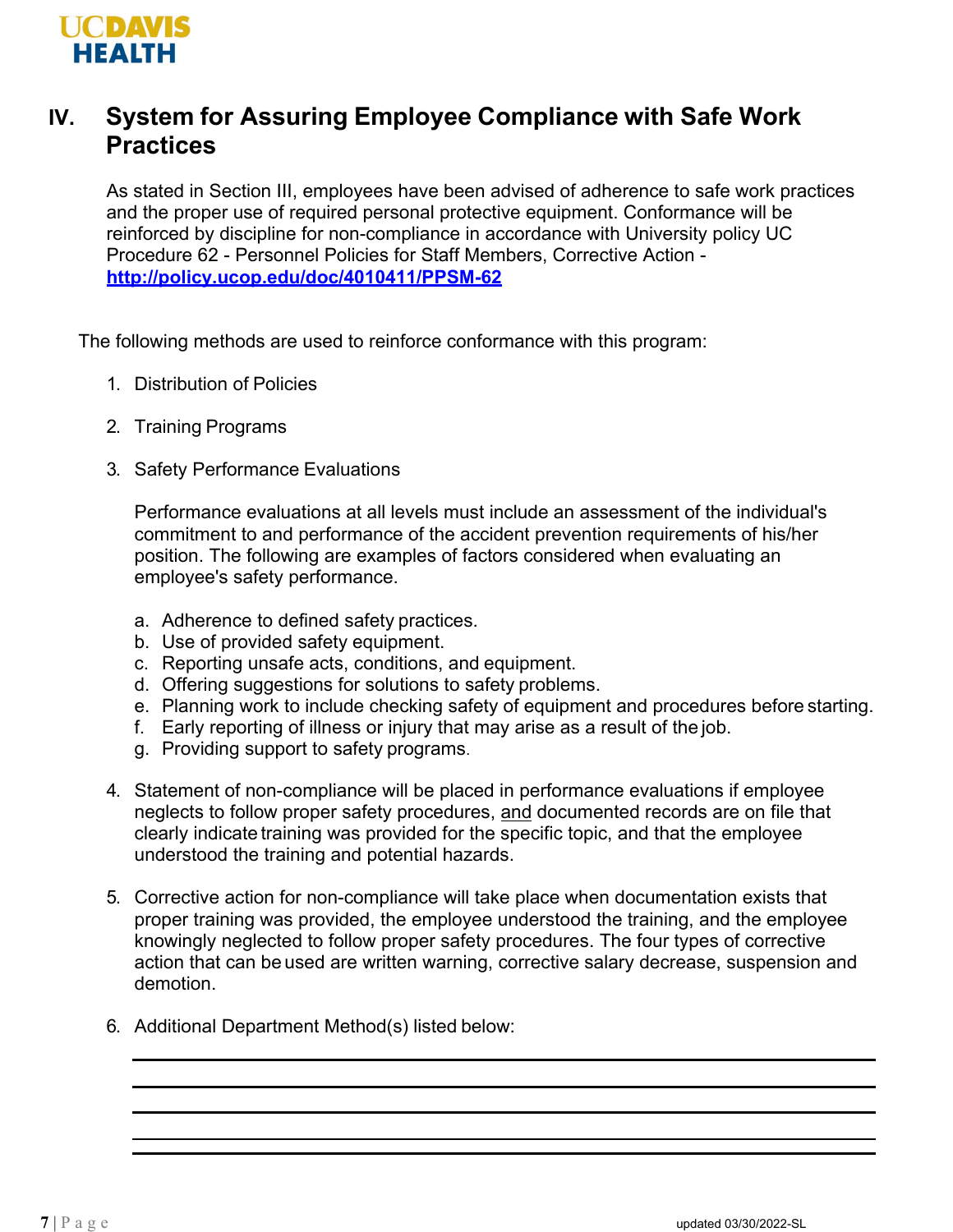

## **V. Hazard Identification, Evaluation, and Inspection**

Job Hazard Analyses and worksite inspections have been established to identify and evaluate occupational safety and health hazards.

#### 1. **Job Safety Analysis**:

Job Safety Analysis (JSA) identifies and evaluates individual employee work functions, potential health or injury hazards, and specifies appropriate safe practices, personal protective equipment, and tools/equipment. JSA's have been completed for the following job categories:

- A. JSA ANIMAL HANDLERS
- B. JSA CLINICAL WORKERS
- C. JSA FIELD RESEARCHERS
- D. JSA RESEARCH LABORATORIES
- E. JSA OFFICE/COMPUTER WORKERS

The following resources are available for assistance in completing JSA's:

- Laboratory personnel, please refer to the [Laboratory Hazard Assessment Tool](https://safetyservices.ucdavis.edu/article/hazard-assessment-tool)
- Non-Laboratory personnel, please refer to the [JSA/PPE Certification Forms](https://safetyservices.ucdavis.edu/article/injury-illness-prevention-program-iipp#NonLabJSA)

Template **Job Safety Analyses** are located in **Appendix B**. Please add additional work specific JSAs if not included within the template. Completed JSAs should be kept on file in the **PI or department-specific Safety Binder or in the online Laboratory Hazard Assessment Tool**.

#### **2. Worksite Inspections**

Worksite inspections are conducted to identify and evaluate potential hazards. Types of worksite inspections include both periodic scheduled worksite inspections as well as those required for accident investigations, injury and illness cases, and unusual occurrences. Inspections are conducted at the following worksites:

| Location:  | <b>SCHOOLS OF HEALTH</b><br><b>EDUCATION &amp; RESEARCH</b>                                                                                        |
|------------|----------------------------------------------------------------------------------------------------------------------------------------------------|
| Frequency: | <b>ANNUAL</b>                                                                                                                                      |
|            | Responsible Person: SCHOOLS OF HEALTH<br><b>EDUCATION &amp; RESEARCH -- DEPARTMENT</b>                                                             |
|            | Records Location: SCHOOLS OF HEALTH<br><b>EDUCATION &amp; RESEARCH - DEPT SAFETY BINDER</b><br>or RISK AND SAFETY SOLUTIONS ONLINE INSPECT<br>TOOL |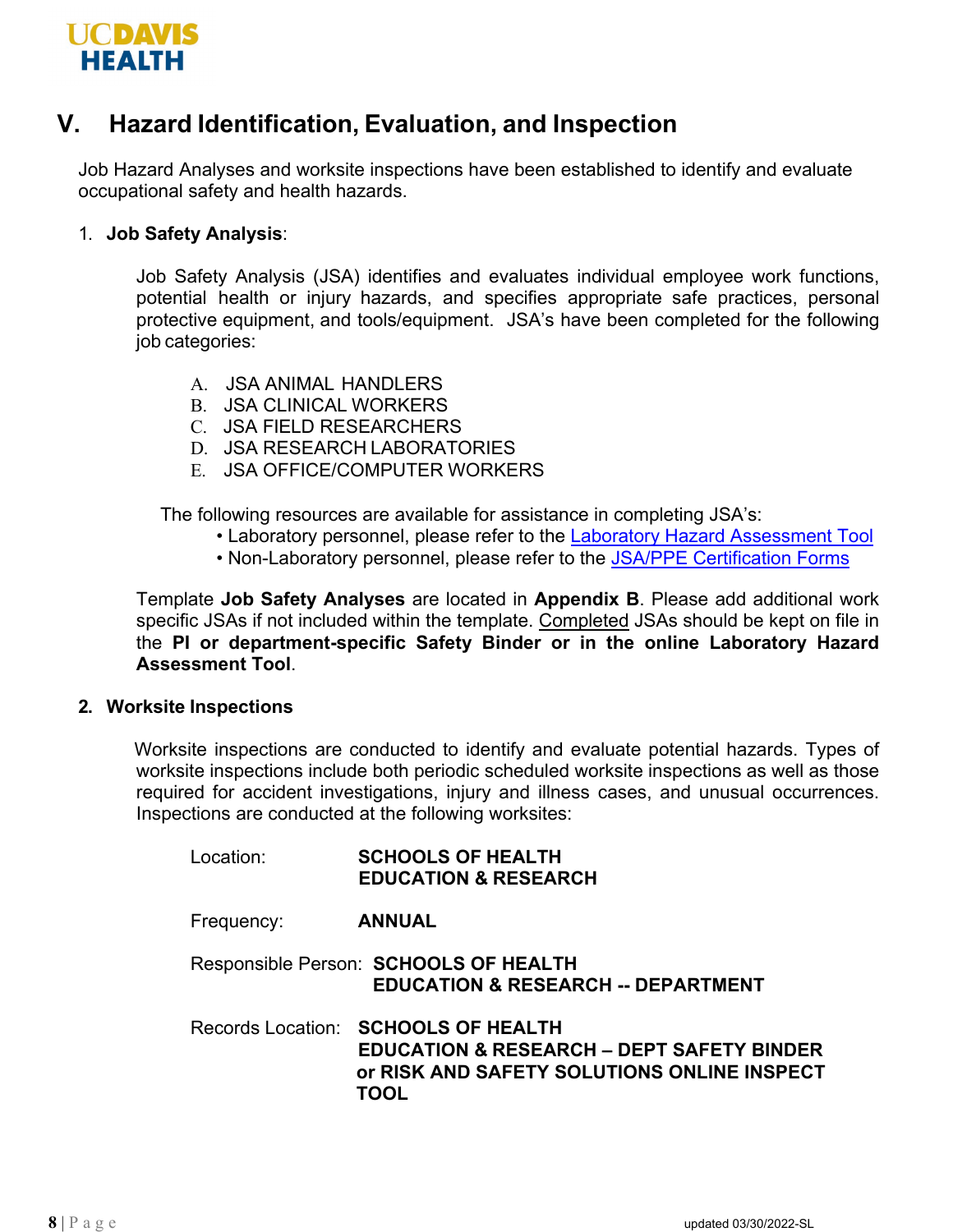

Template **Worksite Inspection Forms** are located in **Appendix C1 (general office) and C2 (laboratory)**. Completed Worksite Inspection Forms are to be kept on file in the department's **IIPP Safety Binder or as part of the Risk and Safety Solutions Online Inspect Tool.**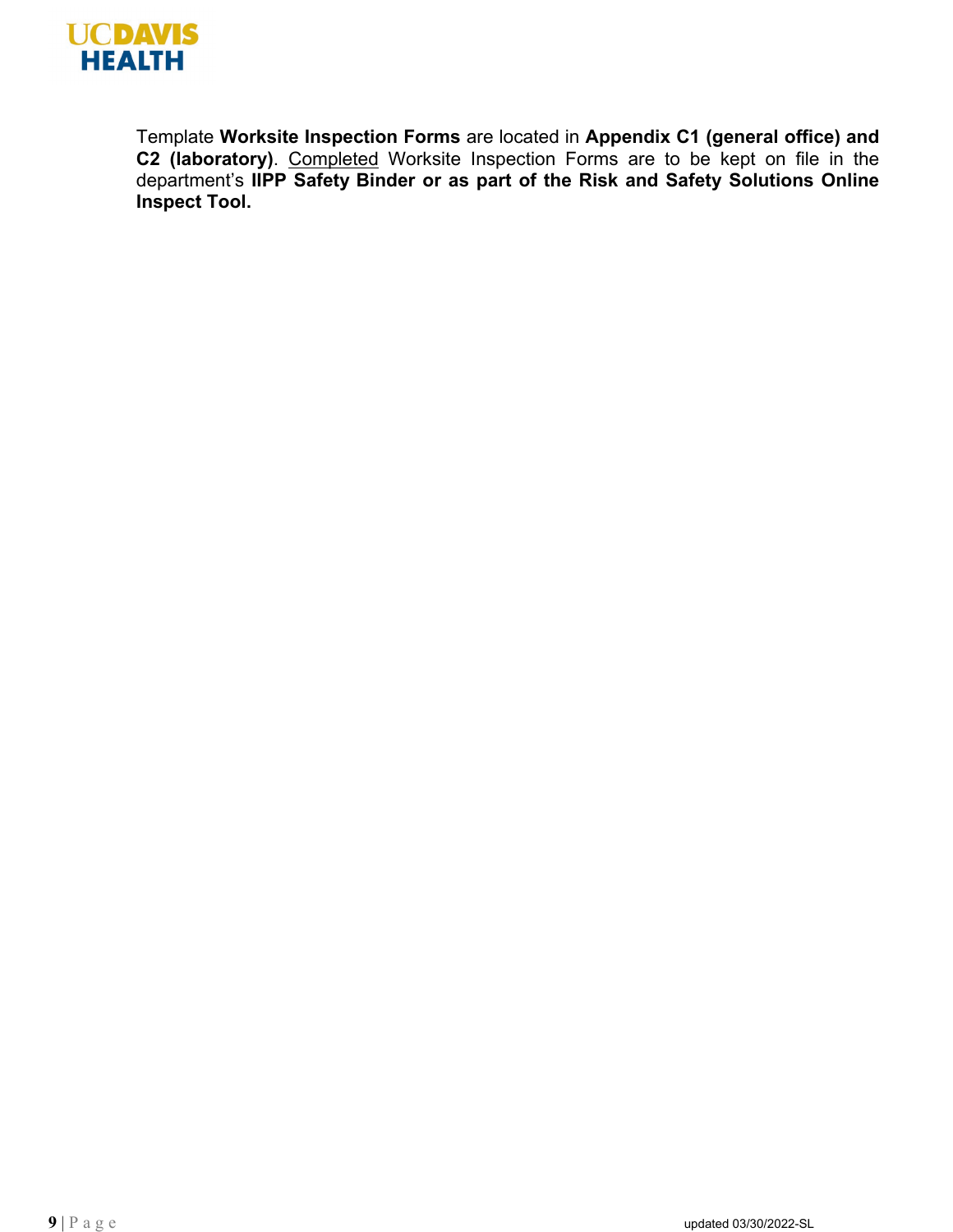

#### **VI. Accident Protocol, Reporting and Investigation**

Work-related injuries and illnesses must be reported to Workers' Compensation within 24 hours of occurrence and state regulation requires all accidents be investigated.

**All employees and volunteers working in the Shriners Hospital for Children** - **Northern California (2425 Stockton Boulevard, Sacramento, CA 95817)** will immediately notify their supervisor when occupationally-related injuries and illnesses occur, or when employees or volunteers first become aware of such problems.

**UC Davis Paid Employees** are to utilize the UCD Employee Health Services (916-734-3572) located in the Cypress Building (2221 Stockton Boulevard) during business hours (7am-3pm). After hours, employees should seek medical treatment at Mercy Medical Group Urgent Care (916-733-3377) *3pm-7pm weekdays, 8am-4pm weekends*. The UCDMC Emergency Room (916-734-3183) should be used for emergencies only.

**Shriners Paid Employees** are to immediately inform the Department Supervisor or House Supervisor (Cell: 916-208-0397). The House Supervisor or SHCNC Employee Health will provide first aid or authorize medical evaluation by the approved medical provider:

Concentra 1675 Alhambra Boulevard, Suite B, Sacramento, CA (916-451-4580)

*Monday – Friday 8am-5pm weekdays*

UCDMC Emergency Room (916-734-3183)

*Emergency Care or after Concentra is closed, and on the weekend*

**Volunteers (including Visiting Researchers and Students not paid by UCD or SHC)** are to seek medical treatment from their primary care physician. UCD students additionally may seek medical treatment at Student Health Services (530-752-2349) on La Rue Ave in Davis during business hours.

- 1. **Emergency Assistance at Shriners Hospital**: If needing 9-1-1 assistance:
	- Call 9-1-1 dispatch and follow instruction given by 9-1-1 operator
	- Following 9-1-1 call immediately notify Shriners Security/Reception (Extension 55)
	- Provide room location
	- Incident description (laceration, chest pains, chemical exposure, etc.)
	- Meet first responders and Shriners' security at the 6th floor side elevators
- 2. **Supervisors** will investigate all accidents, injuries, occupational illnesses, and near-miss incidents to identify the causal factors or attendant hazards. Appropriate repairs or procedural changes will be implemented promptly to mitigate the hazards implicated in these events.
- 3. All occupationally-related injuries and illnesses involving Shriners or UC Davis employees or volunteers are to be reported to Shriners Research Management within 24 hours of the incident. Research Management will input accident information into the RL System within 48 hours of the initial report for the purpose of identifying hazards (physical or environmental) and the appropriate mitigation.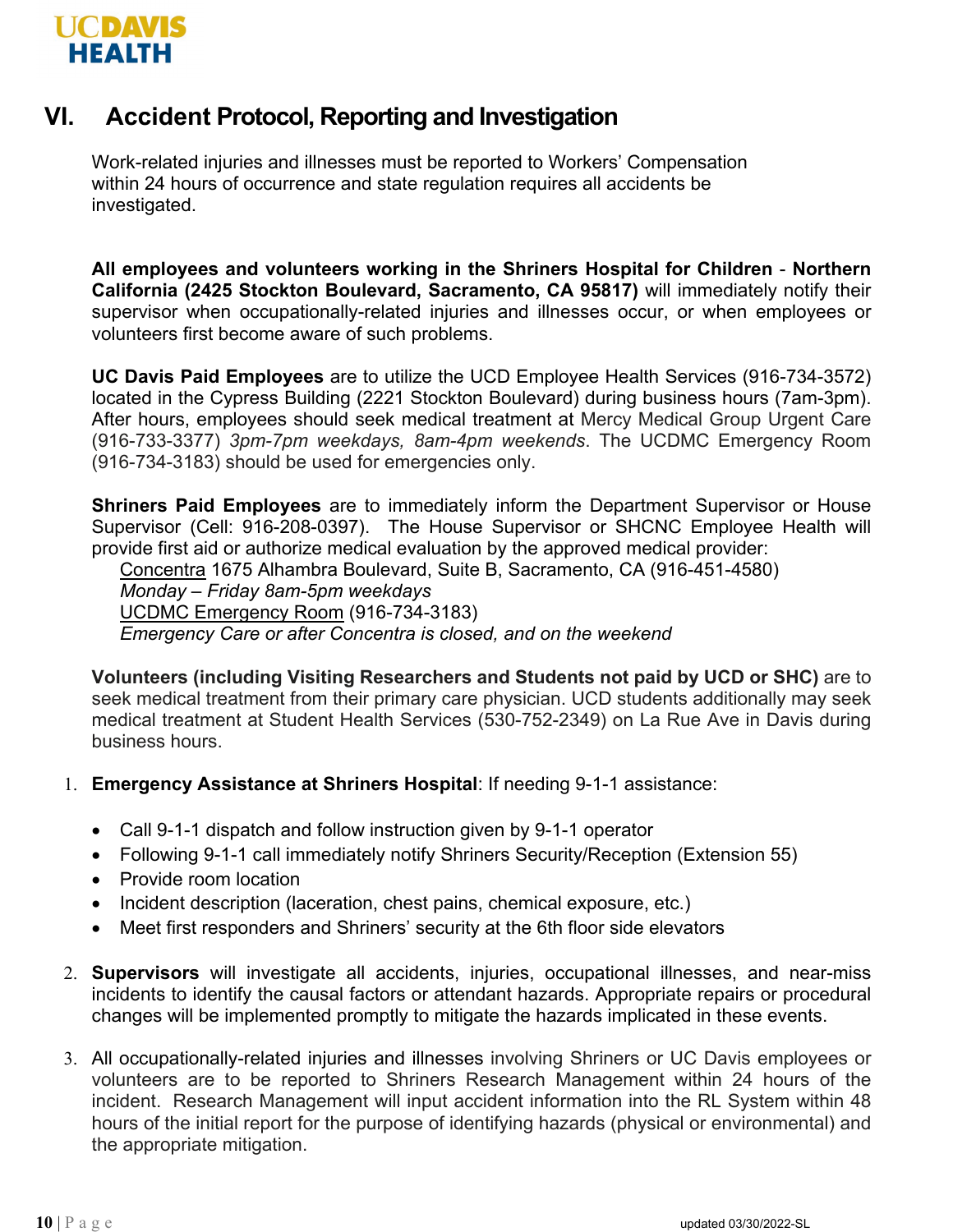

- 4. UCD paid employees must complete the [UCD Employer First Report \(EFR\)](https://ehs.ucop.edu/efr/home) online to record pertinent information and retain a copy to serve as documentation. It can be completed by the supervisor, lab manager, Department Safety Coordinator, or other individual familiar with the incident. [http://safetyservices.ucdavis.edu/article/injury-reporting-procedure.](http://safetyservices.ucdavis.edu/article/injury-reporting-procedure)
- 5. UCD paid employees must also complete the workers compensation claim form [DWC1](https://ucdavis.app.box.com/s/ngsmmxl7tso6e1d8ijb6jhiugt288w5b) and scan and email to Workers Compensation at [hs-workerscompergo@ou.ad3.ucdavis.edu.](mailto:hs-workerscompergo@ou.ad3.ucdavis.edu)
- 6. **Note: For paid employees,** serious occupational injuries, illnesses, or exposures must be reported to Cal/OSHA by either a UCD EH&S representative (UCD paid employees) or by Shriners HR/the Administrator-on-Call (Shriners paid employees) **within eight hours** after they have become known to the supervisor. These include injuries/illnesses/exposures that cause permanent disfigurement or require hospitalization for a period in excess of 24 hours. Please refer to **EH&S SafetyNet #121** for OSHA notification instructions.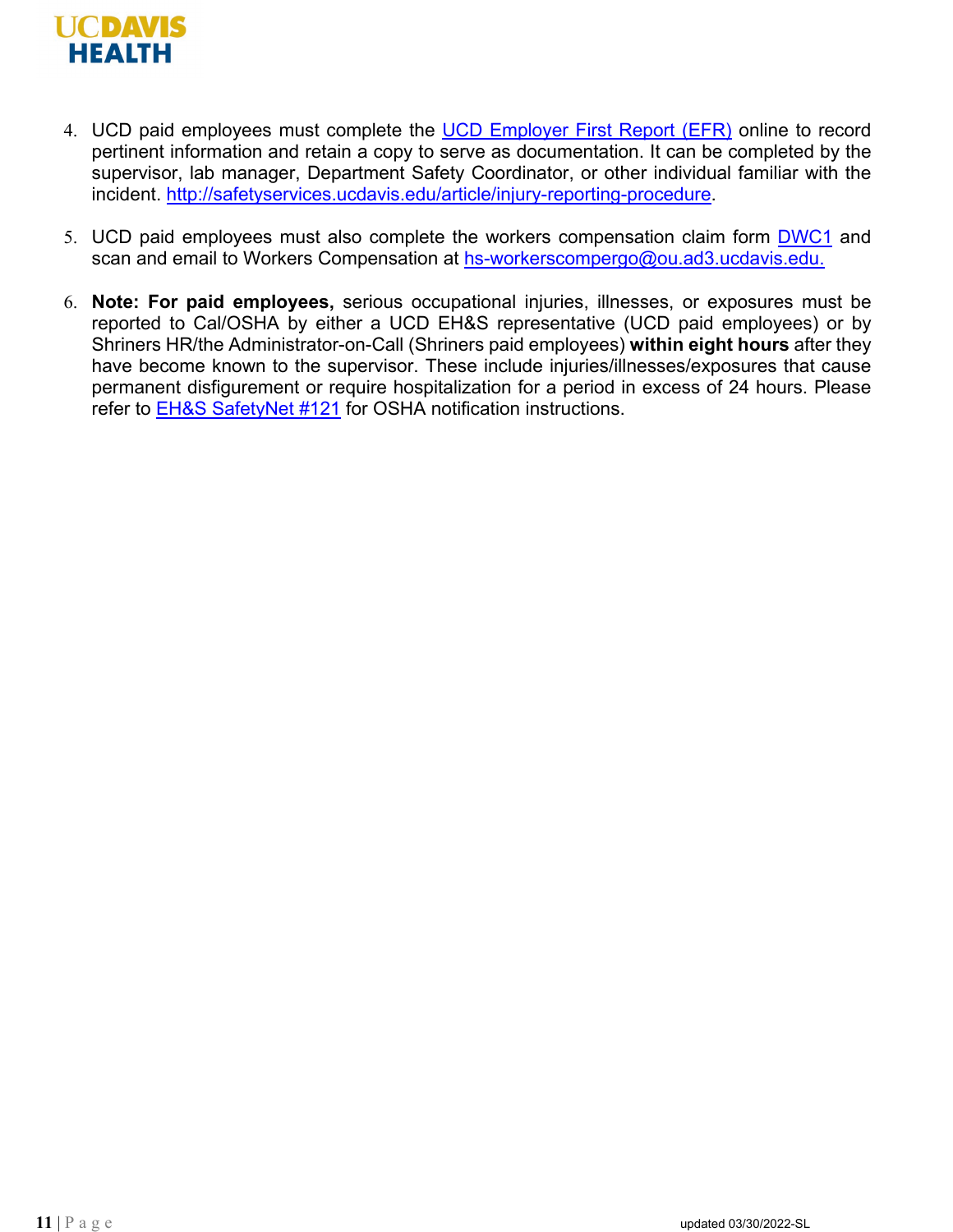

#### **VII. Hazard Correction**

Hazards discovered either as a result of a scheduled periodic inspection or during normal operations must be corrected by the supervisor in control of the work area, or by cooperation between the department in control of the work area and the supervisor of the employees working in that area. Supervisors of affected employees are expected to correct unsafe conditions as quickly as possible after discovery of a hazard, based on the severity of the hazard.

Specific procedures that can be used to correct hazards include, but are not limited to, the following:

- Tagging unsafe equipment "**Do Not Use Until Repaired**," and providing a list of alternatives for employees to use until the equipment is repaired.
- Stopping unsafe work practices and providing retraining on proper procedures before work resumes.
- Reinforcing and explaining the need for proper personal protective equipment and ensuring its availability.
- Barricading areas that have chemical spills or other hazards and reporting the hazardous conditions to appropriate parties.

Supervisors should use the **Hazard Alert/Correction Report – Appendix A** to document corrective actions, including projected and actual completion dates.

If an imminent hazard exists, work in the area must cease, and the appropriate supervisor must be contacted immediately. If the hazard cannot be immediately corrected without endangering employees or property, all personnel need to leave the area except those qualified and necessary to correct the condition. These qualified individuals will be equipped with necessary safeguards before addressing the situation.

• Additional Department Procedure(s) listed below:

Notify Shriners if an imminent hazard exists (Dial 55: Emergency Line)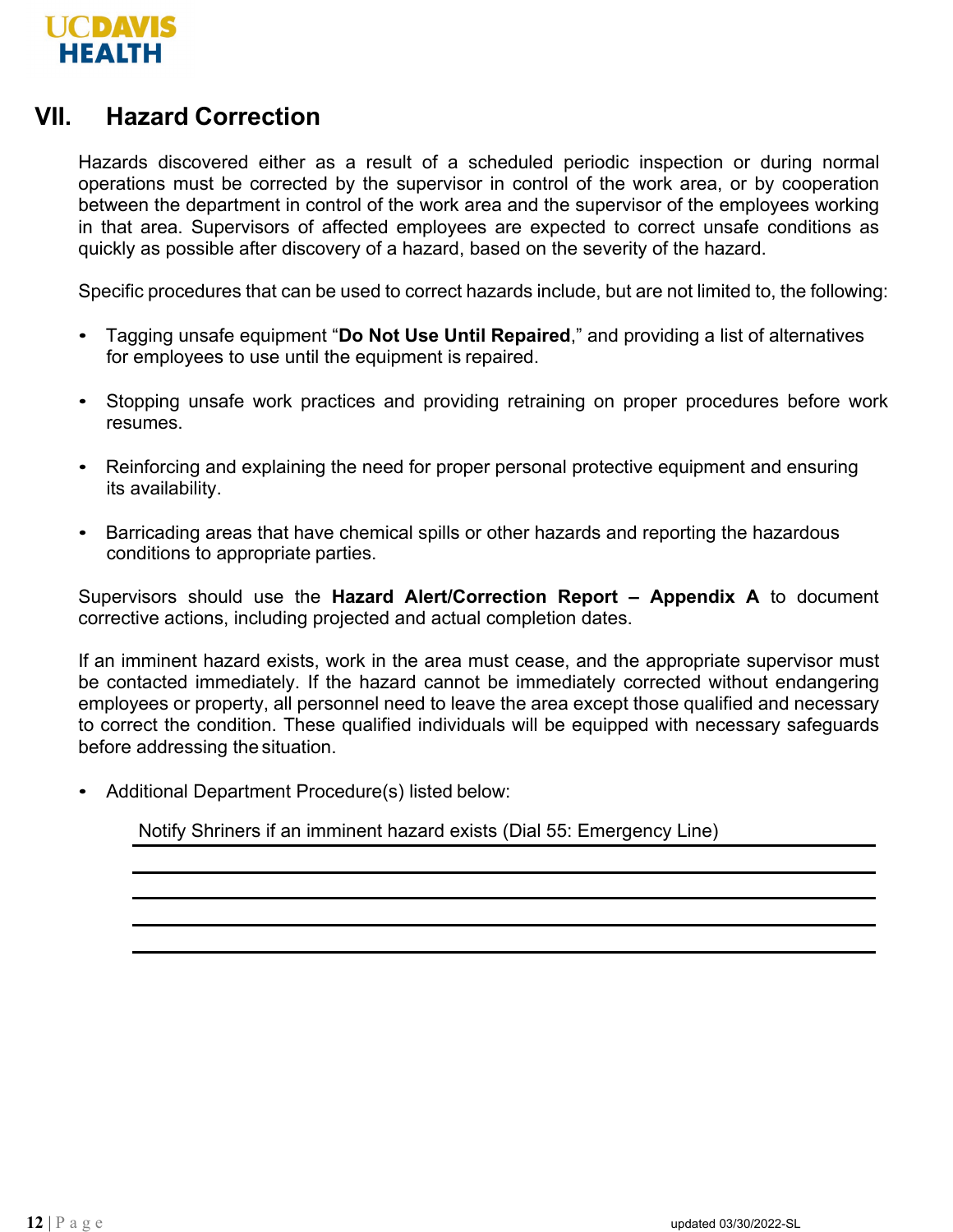

## **VIII. Health and Safety Training**

Health and safety training, covering both general work practices and job-specific hazard training is the responsibility of the **PRINCIPAL INVESTIGATOR** and immediate Supervisor(s) as applicable to the following criteria:

- 1. Supervisors are provided with training to become familiar with the safety and health hazards to which employees under their immediate direction and control may be exposed.
- 2. All new employees receive training prior to engaging in responsibilities that posepotential hazard(s).
- 3. All employees given new job assignments receive training on the hazards of their new responsibilities prior to actually assuming those responsibilities.
- 4. Training is provided whenever new substances, processes, procedures or equipment (which represent a new hazard) are introduced to the workplace.
- 5. Whenever the employer is made aware of a new or previously unrecognized hazard, training is provided.

#### The **Safety Training Attendance Record** form is located in **Appendix E**.

#### **IX. Recordkeeping and Documentation**

Documents related to the IIPP may be maintained in any of the below locations:

- **1) Laboratory Safety Binder**  Template(s) can be found on the Med: Sponsored Programs Website: **<https://health.ucdavis.edu/medresearch/safety/>**
- **2) Department's IIPP Safety Binder**
- **3) [Risk and Safety Solutions Online Tool](https://ehs.ucop.edu/)**

All Appendix forms below can be found at the Med: Sponsored Programs Website: **<https://health.ucdavis.edu/medresearch/safety/>**

- I. Hazard Alert/Correction Report (Appendix A form) Retain for three (3) years.
- II. Employee Job Safety Analysis forms (Appendix B form) Retain for the duration of each individual's employment.
- III. Worksite Inspection Forms (Appendix C form) Retain for three  $(3)$  years.
- IV. Accident Investigation Forms (Appendix D form) Retain for three (3) years.
- V. Employee Safety Training Attendance Records (Appendix E form) Retain for three (3) years.